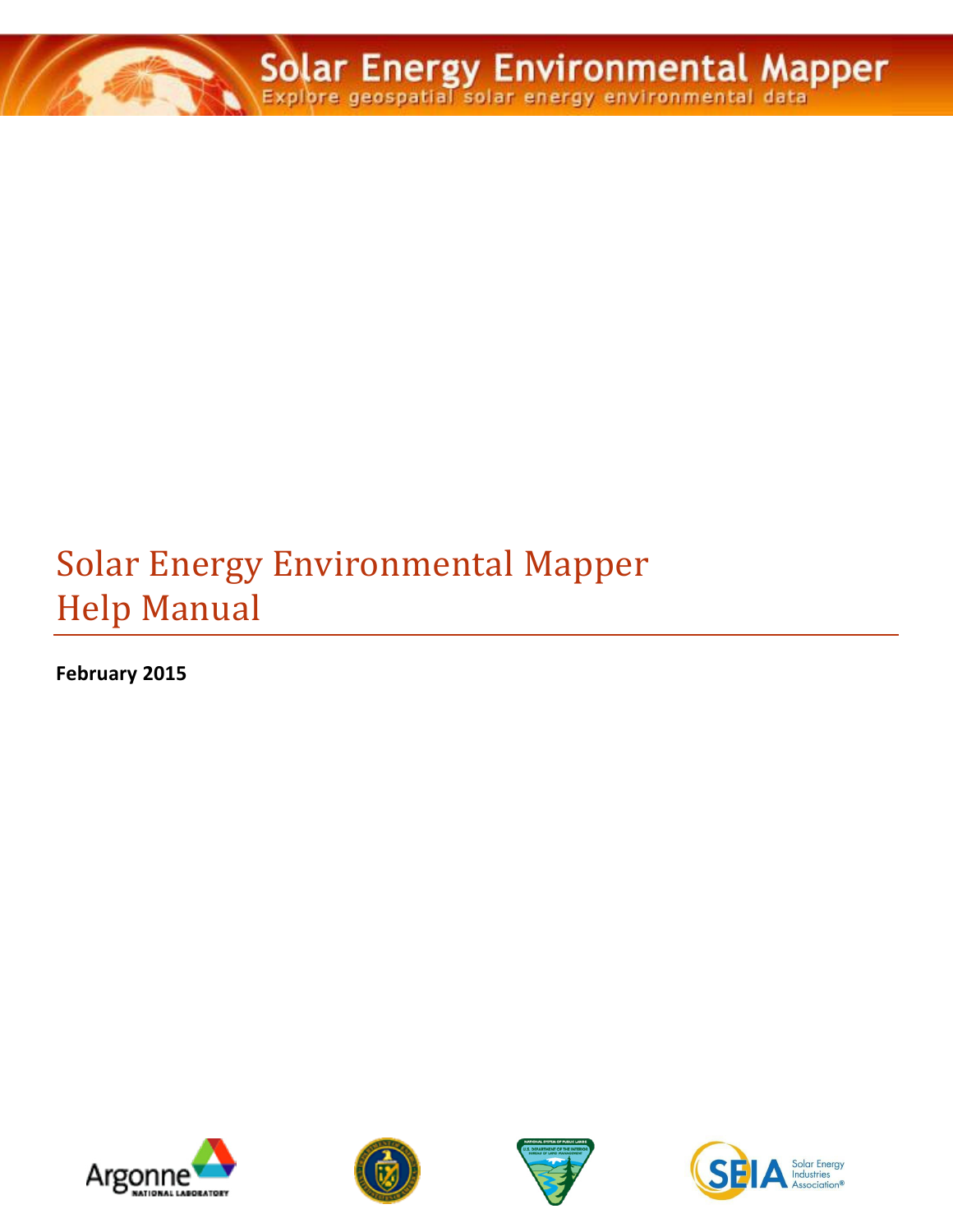## **Solar Energy Environmental Mapper**

#### **Launching the Tool**

The home page is located at http://solarmapper.anl.gov. From the home page, clicking on the Launch button LAUNCH SOLAR MAPPER ) will open a new tab and launch the Solar Energy Environmental Mapper.

#### **Layers**

To get started, use the panel on the left side of the screen to search for and display map layers. Select a tab to choose how layers are listed (by Group, Theme, or Source). Use the arrow to show and hide groups of layers. Click the check box next to a layer to make it visible on the map or to remove it from the map. The Metadata

icon ( $\Box$ ) displays metadata information for the layer, including a text description, data source, database fields, and other details. Metadata opens in a new browser window, so pop-ups must be enabled to use this feature. Hover your cursor over the Abstract icon ( $\sim$ ) to see a brief description of the data.

To search for a layer by name, type the term in the search box. The tool will generate a list of layers matching that term. Check the box next to the layer you were looking for to add it to the map.



The Layers tab at the lower left lists the currently visible layers, and a legend that shows the symbol(s) for each displayed layer. The sequence in which the layers appear on the map can be reordered by dragging layers listed in the Layers tab to the preferred order.

The properties icon ( $\gg$ ) allows you to adjust the layer transparency, zoom to the layer extent, or remove the layer from the map. You can also choose a base map by toggling between the listed options.

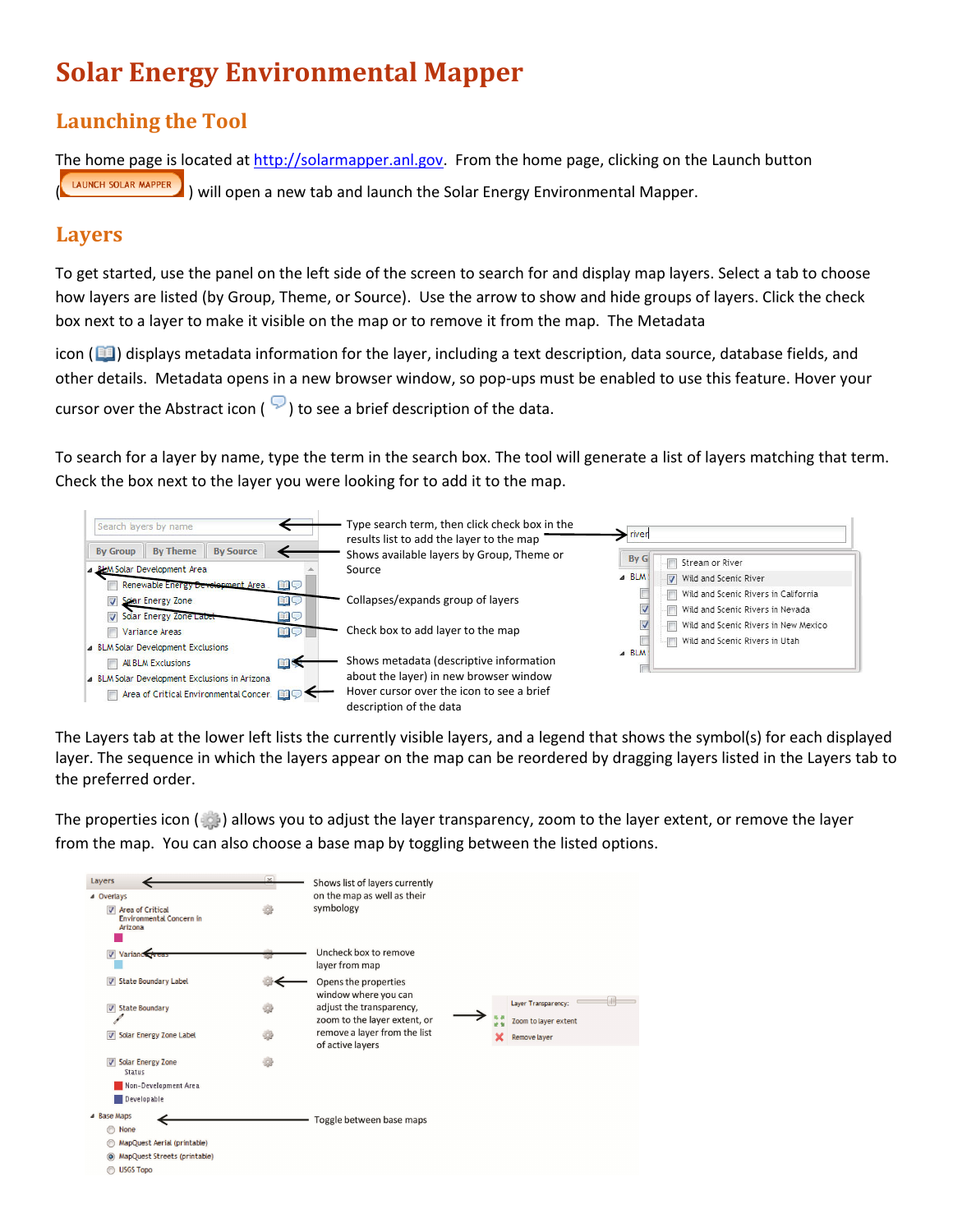## **Using the Map Tools**

The map tools are located at the top of the map and allow you to navigate the map, look up information, and measure lengths and areas.

| 陈易<br>世製<br>Max Zoom     | Zoom to Max Extent      | Click to display the map at its maximum extent<br>(i.e., zoom out as far as possible).                                                                                                                                                                                                                                                                                                                                                                                                                                                                                                                                                                |
|--------------------------|-------------------------|-------------------------------------------------------------------------------------------------------------------------------------------------------------------------------------------------------------------------------------------------------------------------------------------------------------------------------------------------------------------------------------------------------------------------------------------------------------------------------------------------------------------------------------------------------------------------------------------------------------------------------------------------------|
| Back                     | Zoom to Previous Extent | Return to the previous zoom level/view.                                                                                                                                                                                                                                                                                                                                                                                                                                                                                                                                                                                                               |
| $\Rightarrow$<br>Forward | Zoom to Next Extent     | Go to the next zoom level/view (after going to Previous Extent).                                                                                                                                                                                                                                                                                                                                                                                                                                                                                                                                                                                      |
| ⊕<br>Pan Mode            | Pan                     | Click and hold the left mouse button to move the map to a<br>new location.                                                                                                                                                                                                                                                                                                                                                                                                                                                                                                                                                                            |
| Zoom Box                 | Zoom Box                | When active, click-and-drag on the map to zoom to the selected<br>area. Click the icon again to stop zooming.                                                                                                                                                                                                                                                                                                                                                                                                                                                                                                                                         |
| ペ<br>Zoom In             | Zoom In                 | Click to zoom in one level on the map.                                                                                                                                                                                                                                                                                                                                                                                                                                                                                                                                                                                                                |
| 喝<br>Zoom Out            | Zoom Out                | Click to zoom out one level on the map.                                                                                                                                                                                                                                                                                                                                                                                                                                                                                                                                                                                                               |
| $\circledcirc$<br>Info   | Info                    | When active, click a feature on the map to retrieve more<br>information about that specific feature. If there is more than one<br>layer or feature at the location selected, the information for each<br>layer will be listed in the results. Click the Info icon again to stop<br>using it.<br>Info<br>$\times$<br>Value<br>Name<br>Area of Critical Environmental Concern<br>Buffalo Creek Canyons<br>Name<br>Buffalo Creek Canyons<br>Land Use Plan<br>Land Use Plan Date<br>Source<br>4<br>Edit Date<br>10/21/2009<br>BLM State Office Name<br>California<br><b>BLM District Office Name</b><br>N/A<br><b>BLM Field Office Name</b><br>Eagle Lake |
| Measure                  | Measure                 | Click the arrow to choose whether to measure Distance or Area, then<br>click the map to draw a line or polygon to measure. Click once to<br>draw the first point on the line (Distance) or polygon (Area). To<br>complete the line or polygon, double click. Click the Measure icon<br>again to stop measuring.                                                                                                                                                                                                                                                                                                                                       |
| <b>Bookmarks</b>         | <b>Bookmarks</b>        | Click the arrow and select one of the predefined locations (e.g.,<br>Full Extent of Study Area, one of the six states, or a Solar Energy<br>Zone).                                                                                                                                                                                                                                                                                                                                                                                                                                                                                                    |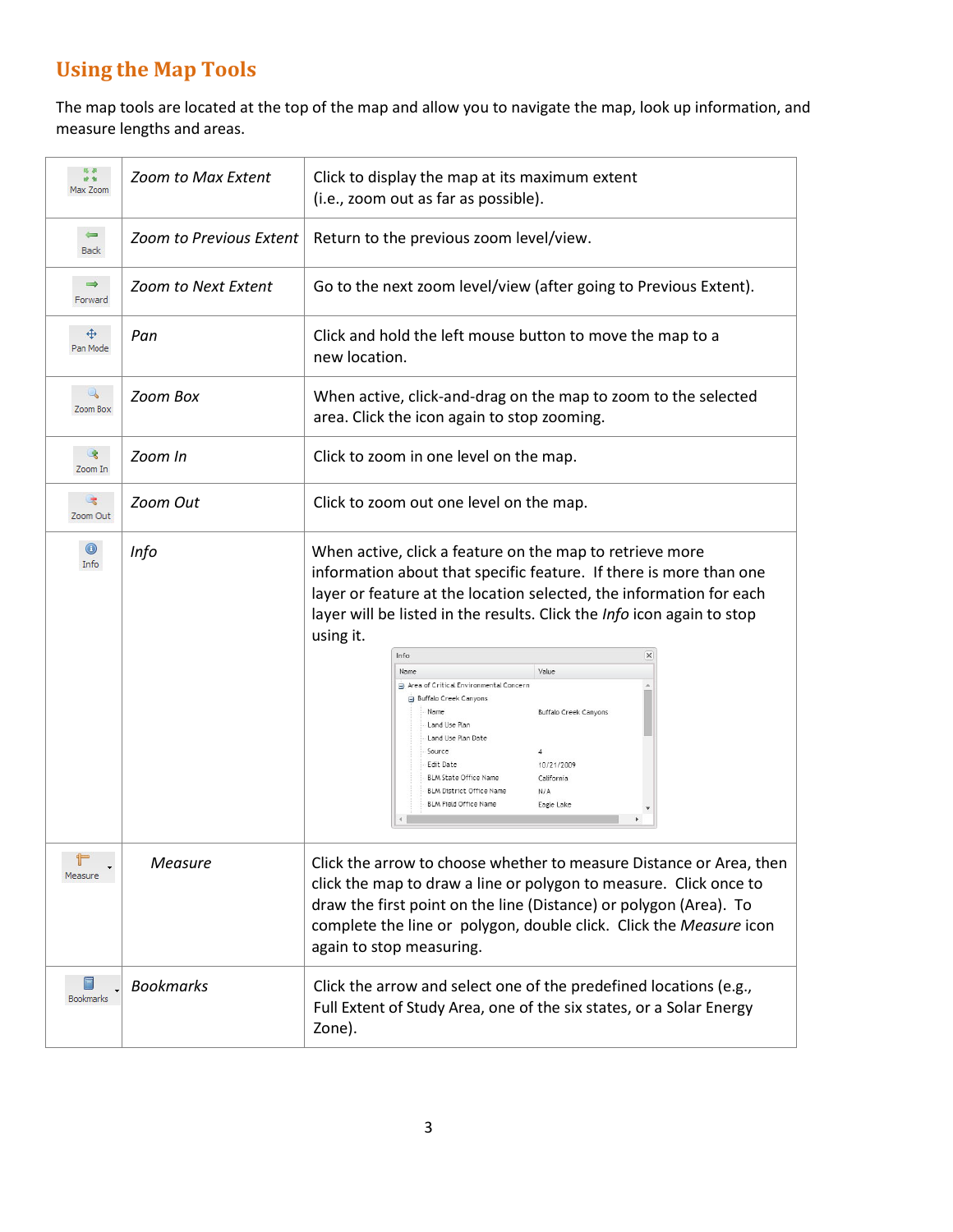#### **Finding a Known Area**

If you want to find a known area, use the "Find a place..." text box  $\left(\frac{\text{Find a place...}}{\text{Find a place...}}\right)$  at the

upper right. Type a known location such as a place name or street address into the search bar and select an option from the drop-down to zoom to that location.

| Death Valley                                        |  |
|-----------------------------------------------------|--|
| Death Valley National Park, Death Valley, CA 92328, |  |
| <b>LISA</b>                                         |  |

#### **Running a Report**

The Report tool provides detailed reports for a proposed project location drawn on the map. Available reports include Protected Lands and USGS GAP Protected Areas. Depending on the browser you use, reports open in a new browser tab, or window, so pop-ups must be enabled to use this feature.

Three report types are currently available:

1) USGS GAP Protected Areas Database Report: A summary of land jurisdictions and protected land categories based on the U.S. Geological Survey, Protected Areas Database.

Ħ

3) Protected Lands: Lists protected lands intersecting the footprint or within a 5-mile distance, using the individual layers in the Protected Resources group in the Table of Contents.

To run a report, click the Reports icon (Reports) at the upper left and the Report Window will open. Select a report from the drop-down and click on "Click to draw on map…" Click once for each vertex of your polygon and double click to complete the polygon. Click Run. When the report has finished running, click on "View Report" to open the report in a new browser window. If you would like to run another report with the same footprint after a prior report has finished running and been viewed, change the report selection and click Run again. Closing the report window cancels any current report run and removes the footprint.



1) Choose a report from the dropdown menu

2) Click to draw the area of interest on the map. Left-click on the map to define the corners of the area, then double-click the last point to finish.

3) Click Run to start the report run.

4) When the View Report button appears, click it to open the report in a new browser tab or window.